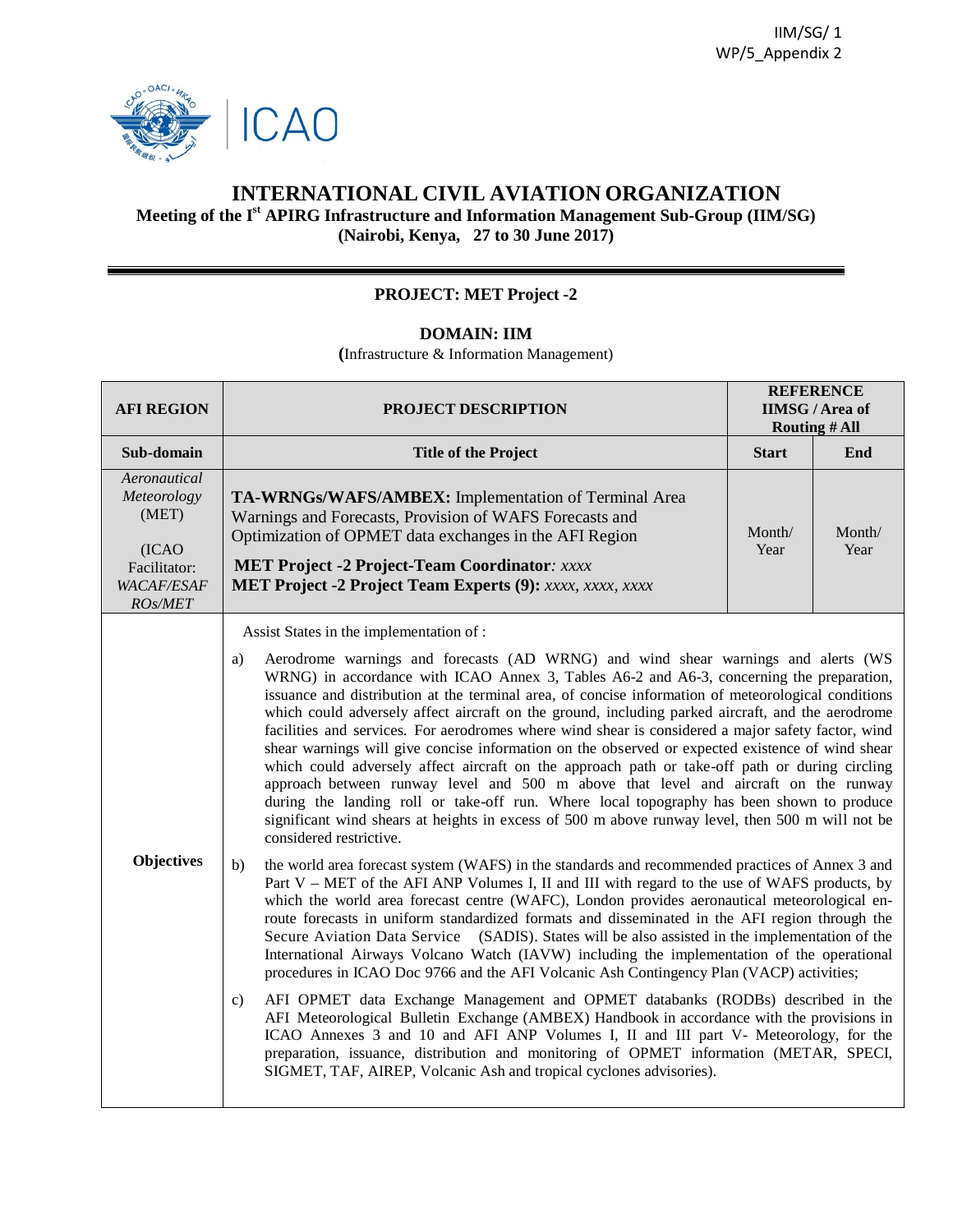IIM/SG/ 1 WP/5\_Appendix 2

| <b>AFI REGION</b>    | PROJECT DESCRIPTION                                                                                                                                                                                                                                                                                                                                                                                                                                                                                                                                                                                                                 | <b>REFERENCE</b><br><b>IIMSG</b> / Area of<br><b>Routing # All</b> |     |  |  |  |  |
|----------------------|-------------------------------------------------------------------------------------------------------------------------------------------------------------------------------------------------------------------------------------------------------------------------------------------------------------------------------------------------------------------------------------------------------------------------------------------------------------------------------------------------------------------------------------------------------------------------------------------------------------------------------------|--------------------------------------------------------------------|-----|--|--|--|--|
| Sub-domain           | <b>Title of the Project</b>                                                                                                                                                                                                                                                                                                                                                                                                                                                                                                                                                                                                         | <b>Start</b>                                                       | End |  |  |  |  |
|                      | a) The terminal area warnings part of the project will comprise all AFI International<br>aerodromes listed in Table MET II-2 of the AFI ANP Volume II and aerodromes<br>affected by wind shear events;                                                                                                                                                                                                                                                                                                                                                                                                                              |                                                                    |     |  |  |  |  |
| <b>Scope</b>         | b) The WAFS and IAVW part of the project is related to all AFI aerodromes listed in the AFI<br>ANP Table MET II-2 and meteorological watch offices listed in column 7 of Table MET II-1<br>of the AFI ANP.                                                                                                                                                                                                                                                                                                                                                                                                                          |                                                                    |     |  |  |  |  |
|                      | c) The AMBEX part of the project will include AFI aerodromes listed in Table MET II-2 of the<br>AFI ANP including Dakar and Pretoria RODBS, Bulletin Compiling Centres (BCCs),<br>National OPMET Centres (NOCs), AFI volcanic ash advisory centre (VAAC) in Toulouse,<br>tropical cyclone advisory centre (TCAC) in La Reunion and WAFC in London.                                                                                                                                                                                                                                                                                  |                                                                    |     |  |  |  |  |
|                      | a) Terminal area warnings metric: Number of international aerodromes listed in AFI ANP<br>Table MET II-1, with Aerodrome warnings and wind shear implemented in December<br>2017                                                                                                                                                                                                                                                                                                                                                                                                                                                    |                                                                    |     |  |  |  |  |
| <b>Metrics</b>       | b) WAFS and IAVW metrics: Number of MET Provider States listed in AFI ANP Table MET<br>II-2, with SADIS 2G/secure SADIS FTP implemented in December 2016 – and - Number of<br>MET Provider States listed in AFI ANP Table MET II-1 having volcanoes, with Doc 9766<br>procedures implemented in December 2016.                                                                                                                                                                                                                                                                                                                      |                                                                    |     |  |  |  |  |
|                      | c) AMBEX metrics: Number of international aerodromes/MOs with AMBEX procedures<br>implemented in December 2015                                                                                                                                                                                                                                                                                                                                                                                                                                                                                                                      |                                                                    |     |  |  |  |  |
| Goals                | Meteorological information supporting enhanced operational efficiency and safety                                                                                                                                                                                                                                                                                                                                                                                                                                                                                                                                                    |                                                                    |     |  |  |  |  |
| <b>Strategy</b>      | All tasks will be carried out by MET experts nominated by AFI States participating in the<br>project, led by the Project-Team Coordinator and under the supervision of the B0-AMET PFF<br>Project Facilitators (ROs/MET, Dakar and Nairobi) through the "GoTo' Meetingtool. Upon<br>completion of the tasks, the results will be sent to the B0-AMET PFF Project Facilitators as a<br>final document for submission to, and if necessary approval by the APIRG Projects<br>Coordination Committee (APCC). For the purpose of collaborative decision-making, meetings<br>will be held with the areas involved.                       |                                                                    |     |  |  |  |  |
|                      | a) Terminal area warnings: The lack of implementation by a number of AFI States in<br>International aerodromes, of information concerning weather phenomena which could<br>adversely affect aircraft on the ground, including parked aircraft, and the aerodrome<br>facilities and services; and aircraft on the approach path or take-off path or during<br>circling approach and their repercussions on the provision of air navigation services call<br>for tools to allow the personnel involved in the different air navigation areas to receive,<br>properly use, and disseminate quality information related to such events. |                                                                    |     |  |  |  |  |
| <b>Justification</b> | b) WAFS and IAVW: The introduction of the new gridded WAFS forecasts is an improvement<br>to the WAFS in terms of improved accuracy, timely distribution, and usefulness of<br>forecasts to facilitate airspace optimisation. The volcanic events with ash dispersion in<br>the AFI Region and their repercussions on the provision of air navigation services call for<br>tools to enable the personnel involved in the different air navigation areas to receive,<br>properly use, and disseminate quality information related to such events.                                                                                    |                                                                    |     |  |  |  |  |
|                      | c) AMBEX: the full implementation of the AMBEX scheme will increase the availability of<br>quality OPMET in International aerodromes and also enable AFI States to be prepared for<br>digital OPMET exchange in the future SWIM environment.                                                                                                                                                                                                                                                                                                                                                                                        |                                                                    |     |  |  |  |  |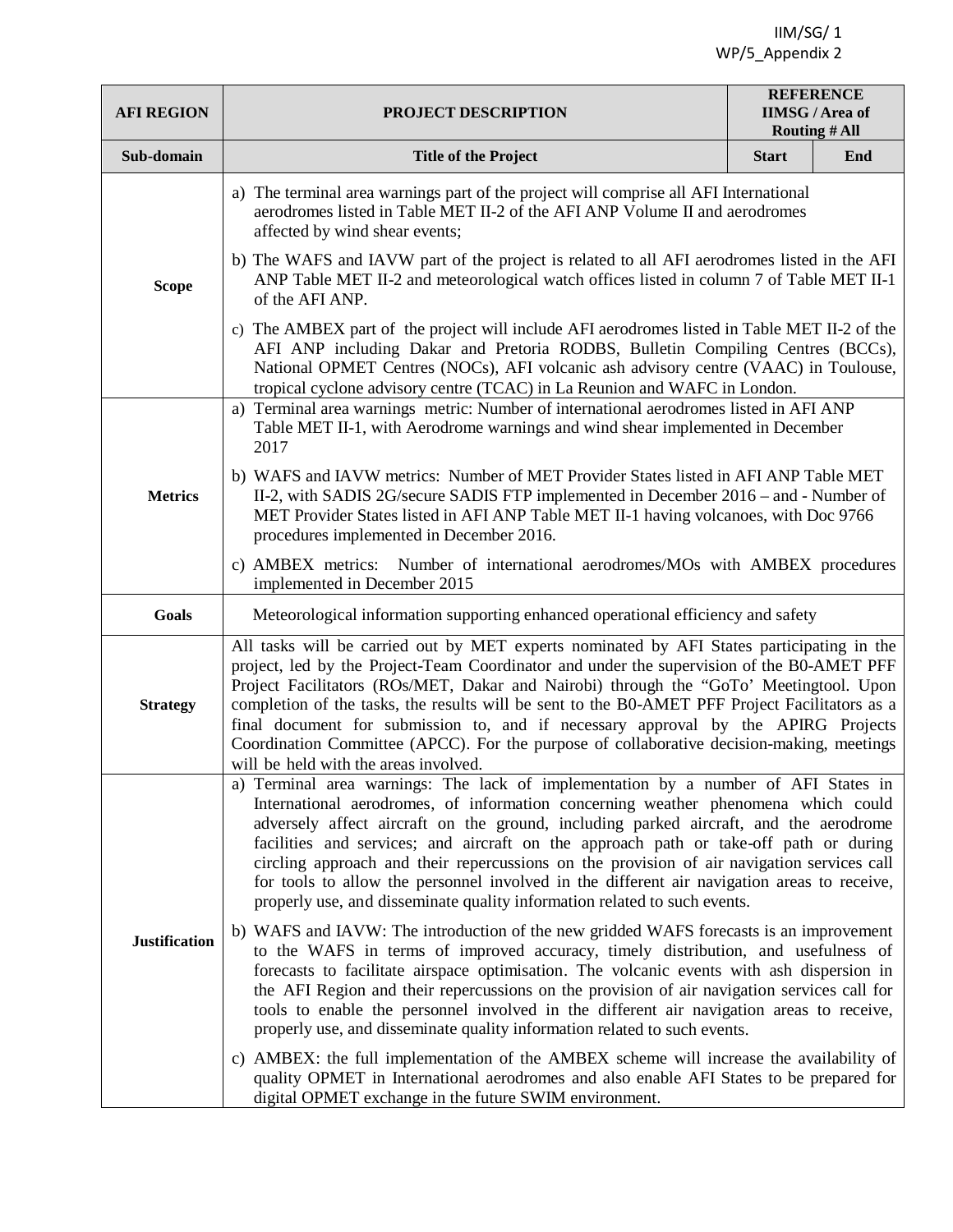| <b>AFI REGION</b>                                                                                                        | <b>PROJECT DESCRIPTION</b>                                                                                                  | <b>REFERENCE</b><br><b>IIMSG/Area of</b><br><b>Routing # All</b> |     |  |  |  |  |
|--------------------------------------------------------------------------------------------------------------------------|-----------------------------------------------------------------------------------------------------------------------------|------------------------------------------------------------------|-----|--|--|--|--|
| Sub-domain                                                                                                               | <b>Title of the Project</b>                                                                                                 | <b>Start</b>                                                     | End |  |  |  |  |
|                                                                                                                          | All APIRG projects specifically related to:                                                                                 |                                                                  |     |  |  |  |  |
|                                                                                                                          | $\checkmark$ Implementation of Improved Airport Operations through Airport-CDM (B0-ACDM)                                    |                                                                  |     |  |  |  |  |
|                                                                                                                          | Implementation of Optimization of Approach Procedures including Vertical Guidance (B0-<br>APTA)                             |                                                                  |     |  |  |  |  |
| <b>Related</b><br>Implementation of Improved Operations through Enhanced En-Route Trajectories (B0-<br>projects<br>FRTO) |                                                                                                                             |                                                                  |     |  |  |  |  |
|                                                                                                                          | Implementation of Improved Flexibility and Efficiency in Descent Profiles (CDO) (B0-<br>CDO)                                |                                                                  |     |  |  |  |  |
|                                                                                                                          | Implementation of Improved Flexibility and Efficiency in Departure Profiles - Continuous<br>Climb Operations (CCO) (B0-CCO) |                                                                  |     |  |  |  |  |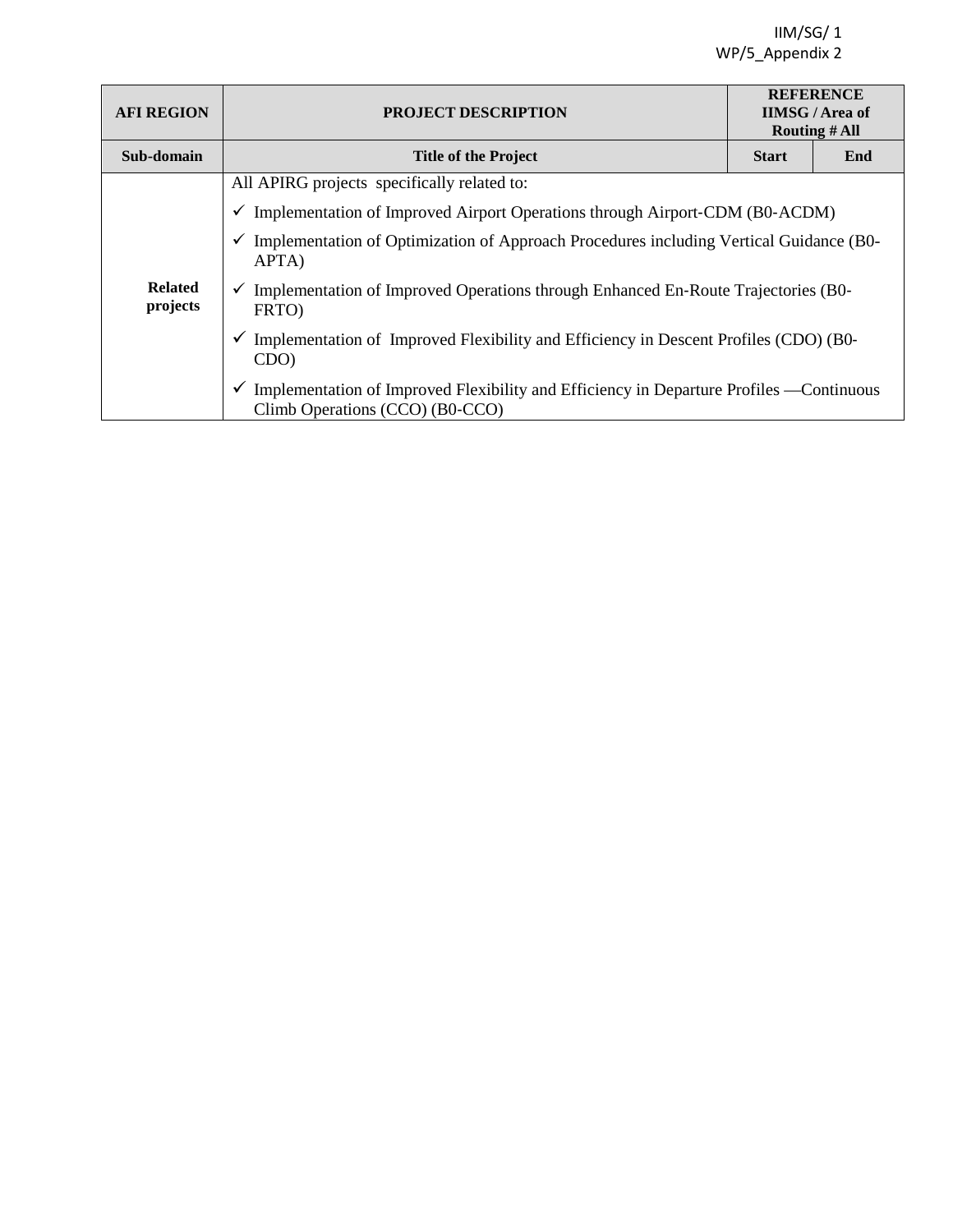| roject Deliverables                                                                                                                                                                   | Relationship<br>with the<br><b>Regional</b><br>Performance<br>-Objectives<br>(RPOs/PFFs)<br>and ASBU<br><b>Modules</b> | <b>KPI</b> | Responsible                                                                                   | <b>Status of</b><br>Implement | Date of<br><b>Delivery</b> | <b>Comments</b> |
|---------------------------------------------------------------------------------------------------------------------------------------------------------------------------------------|------------------------------------------------------------------------------------------------------------------------|------------|-----------------------------------------------------------------------------------------------|-------------------------------|----------------------------|-----------------|
|                                                                                                                                                                                       |                                                                                                                        |            | Terminal Area Warnings (AD WRNG & WS WRNG)                                                    |                               |                            |                 |
| Current level of<br>implementation of facilities at<br>aerodromes for monitoring<br>hazardous meteorological<br>conditions, assessed                                                  | <b>AFIB0-</b><br><b>AMET</b><br><b>PFF-2</b>                                                                           |            | AFI B0-AMET<br>PFF Project<br>Coordinators<br>AFI B0-AMET-2<br>Project Team<br>Leader         |                               | December<br>2016           |                 |
| Report on Mission to States<br>not compliant with terminal<br>area warning facilities<br>stipulated in Annex 3 and the<br>AFI ANP, distributed                                        | AFI B0-<br><b>AMET</b><br><b>PFF-2</b>                                                                                 |            | AFI B0-AMET<br>PFF Project<br>Coordinator<br>AFI B0-AMET-2<br>Project Team<br>Leader          |                               | December<br>2017           |                 |
| Detailed guidance provided<br>to States not issuing terminal<br>area warnings and forecasts                                                                                           | AFI B0-<br><b>AMET</b><br><b>PFF-2</b>                                                                                 |            | AFI B0-AMET<br>PFF Project<br>Coordinator<br>AFI B0-AMET-2<br>Project Team<br>Leader          |                               | December<br>2017           |                 |
| List of States implemented<br>aerodrome warnings, wind<br>shear warnings/alerts and<br>water thickness measurement<br>on the runway to support<br>runway safety plans,<br>distributed | AFI B0-<br><b>AMET</b><br><b>PFF-2</b>                                                                                 |            | AFI B0-AMET<br>PFF Project<br>Coordinator<br>AFI B0-AMET-2<br>Project Team<br>Leader          |                               | December<br>2018           |                 |
| <b>WAFS and IAVW</b>                                                                                                                                                                  |                                                                                                                        |            |                                                                                               |                               |                            |                 |
| Training<br>seminars<br>in<br>French and English on<br>WAFS<br>gridded<br>new<br>forecasts, conducted and<br>related report placed on<br>ICAO website                                 | AFI B0-<br><b>AMET PFF-</b><br>2                                                                                       |            | AFI B0-AMET<br>PFF Project<br>Coordinator<br>$\times$ AFI B0-AMET-2<br>Project Team<br>Leader |                               | December<br>2015           |                 |

<sup>1</sup> *Grey Task not started yet*   $1$  Grey

*Green Activity being implemented as scheduled* 

*Yellow Activity started with some delay, but will be implemented on time*

*Red Activity not implemented on time; mitigation measures are required*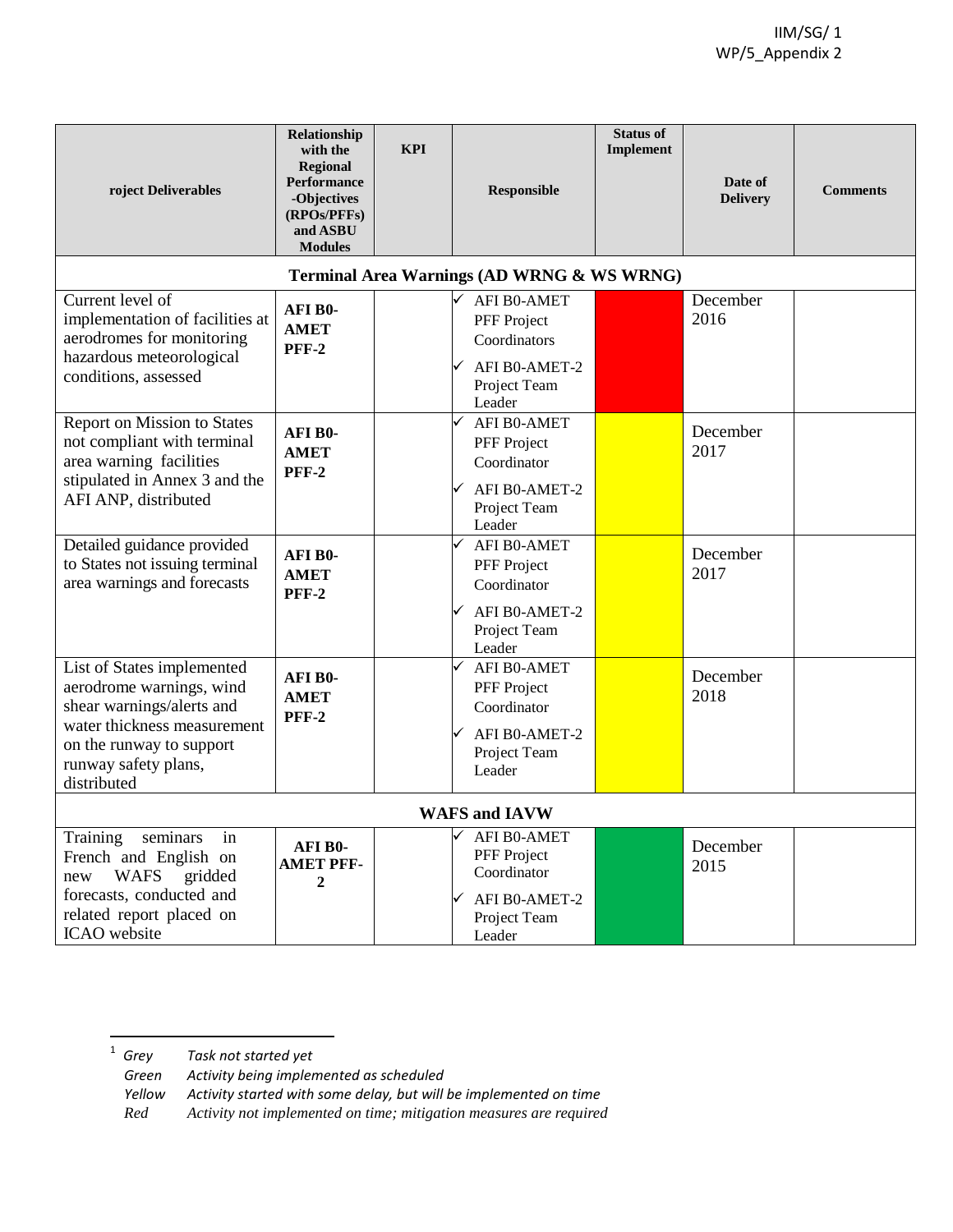| roject Deliverables                                                                                                                                                                                                                  | Relationship<br>with the<br><b>Regional</b><br>Performance | <b>KPI</b> | <b>Responsible</b>                                                                          | <b>Status of</b><br>Implement | Date of                                        | <b>Comments</b> |
|--------------------------------------------------------------------------------------------------------------------------------------------------------------------------------------------------------------------------------------|------------------------------------------------------------|------------|---------------------------------------------------------------------------------------------|-------------------------------|------------------------------------------------|-----------------|
|                                                                                                                                                                                                                                      | -Objectives<br>(RPOs/PFFs)<br>and ASBU<br><b>Modules</b>   |            |                                                                                             |                               | <b>Delivery</b>                                |                 |
| a) An updated list of States<br>not receiving WAFS<br>products and areas of<br>constraints in<br>implementing SADIS<br>VSAT and FTP<br>service, established; and<br>Remedial action plans<br>developed by concerned<br><b>States</b> | AFI B0-<br><b>AMET PFF-</b><br>$\boldsymbol{2}$            |            | <b>AFI B0-AMET</b><br>PFF Project<br>Coordinator<br>AFI B0-AMET-2<br>Project Team<br>Leader |                               | a) $2015/$<br>Annually<br>b) December<br>2017  |                 |
| b) Remedial action plans<br>developed by concerned<br><b>States</b>                                                                                                                                                                  |                                                            |            |                                                                                             |                               |                                                |                 |
| a) An updated list of States<br>with active volcanos not<br>implementing IAVW<br>(volcano observatories<br>and VONA), established<br>and                                                                                             | AFI B0-<br><b>AMET PFF-</b><br>$\overline{2}$              |            | <b>AFI B0-AMET</b><br>PFF Project<br>Coordinator<br>AFI B0-AMET-2<br>Project Team<br>Leader |                               | a) $2015/An$<br>nually<br>b) Decembe<br>r 2016 |                 |
| b) b) Remedial action<br>plans developed by<br>the concerned States                                                                                                                                                                  |                                                            |            |                                                                                             |                               |                                                |                 |
| Report of AFI volcanic ash<br>contingency plan (AFI<br>VACP) exercises<br>distributed and placed on<br>the ICAO website                                                                                                              | AFI B0-<br><b>AMET PFF-</b><br>$\boldsymbol{2}$            |            | <b>AFI B0-AMET</b><br>PFF Project<br>Coordinator<br>AFI B0-AMET-2<br>Project Team<br>Leader |                               | December<br>2015                               |                 |
| <b>AMBEX</b>                                                                                                                                                                                                                         |                                                            |            |                                                                                             |                               |                                                |                 |
| a) A report on annual<br>assessment of the<br>availability and quality of<br>OPMET data in the region,<br>issued, distributed and<br>placed on ICAO website<br>and                                                                   | AFI B0-<br><b>AMET PFF-2</b>                               |            | AFI B0-AMET<br>PFF Project<br>Coordinator<br>AFI B0-AMET-<br>✓<br>2 Project Team<br>Leader  |                               | a) $2015/Annu$<br>ally<br>b) December<br>2018  |                 |
| Remedial action<br>b)<br>plans developed by the<br>concerned States                                                                                                                                                                  |                                                            |            |                                                                                             |                               |                                                |                 |